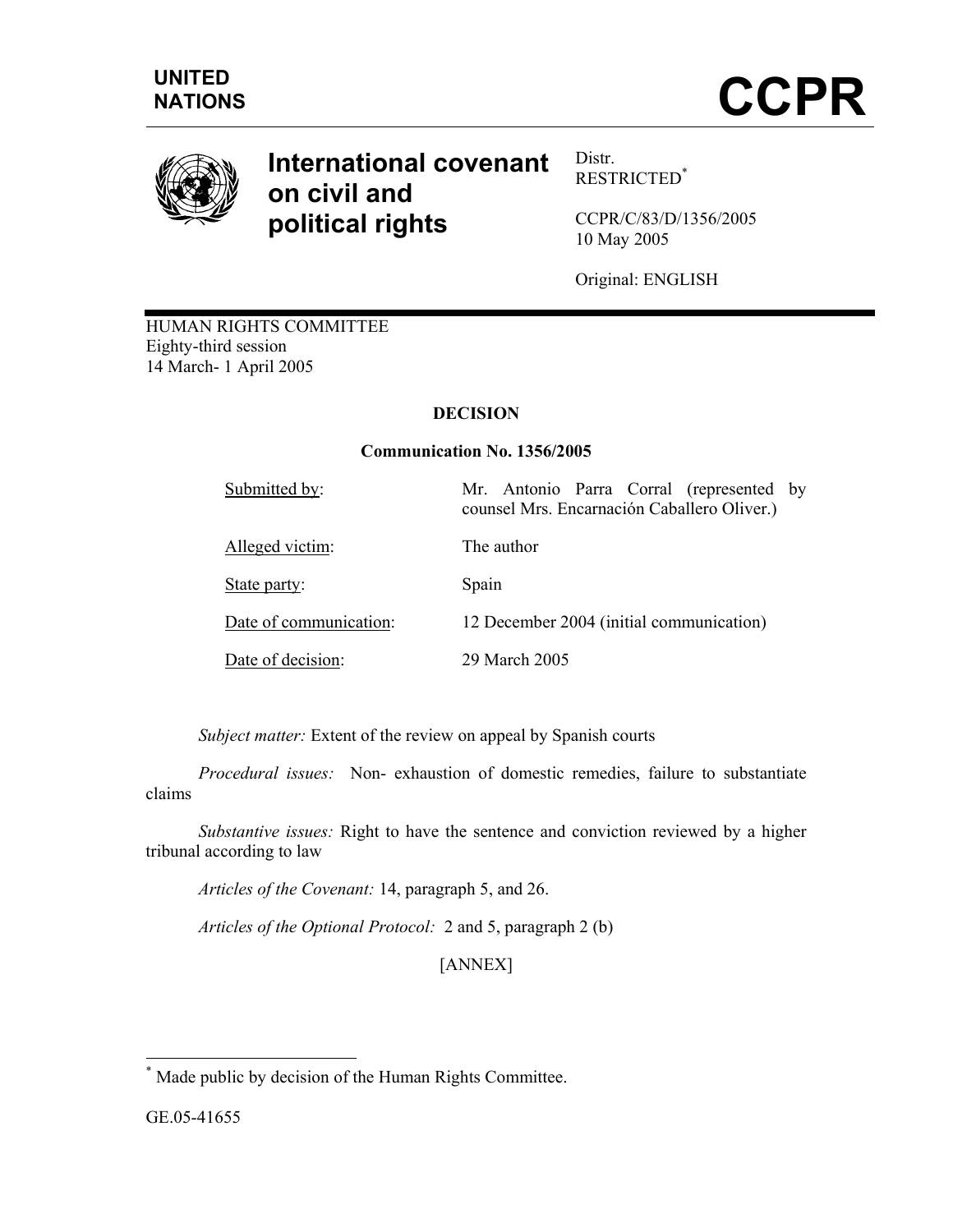## **ANNEX**

## DECISION OF THE HUMAN RIGHTS COMMITTEE UNDER THE OPTIONAL PROTOCOL TO THE INTERNATIONAL COVENANT ON CIVIL AND POLITICAL RIGHTS

#### Eighty-third session

#### concerning

#### **Communication No. 1356/2005\*\***

| Submitted by:                                   | Mr. Antonio Parra Corral (represented by<br>counsel Mrs. Encarnación Caballero Oliver.) |
|-------------------------------------------------|-----------------------------------------------------------------------------------------|
| Alleged victim:                                 | The author                                                                              |
| State party:                                    | Spain                                                                                   |
| Date of initial communication: 12 December 2004 |                                                                                         |

 The Human Rights Committee, established under article 28 of the International Covenant on Civil and Political Rights,

Meeting on 29 March 2005

Adopts the following:

#### **Decision on admissibility**

1. The author of the communication dated 12 December 2004 is Antonio Parra Corral, a Spanish citizen born in 1945. He claims to be a victim of violations by Spain to article 14, paragraph 5, and article 26 of the Covenant. The Optional Protocol entered into force for Spain on 25 April 1985. The author is represented by counsel (Mrs. Encarnación Caballero Oliver).

# **Factual background**

-

2.1 On 9 December 2001 the Second Chamber of the Provincial Court of Almería (*Audiencia Provincial de Almería*) sentenced the author to seven and a half years of

<sup>\*\*\*</sup> The following members of the Committee participated in the examination of the present communication: Mr. Abdelfattah Amor, Mr. Nisuke Ando, Mr. Prafullachandra Natwarlal Bhagwati, Ms. Christine Chanet, Mr. Maurice Glèlè Ahanhanzo, Mr. Edwin Johnson, Mr. Walter Kälin, Mr. Ahmed Tawfik Khalil, Mr. Michael O'Flaherty, Ms. Elisabeth Palm, Mr. Rafael Rivas Posada, Sir Nigel Rodley, Mr. Ivan Shearer, Mr. Hipólito Solari-Yrigoyen and Mr. Roman Wieruszewski.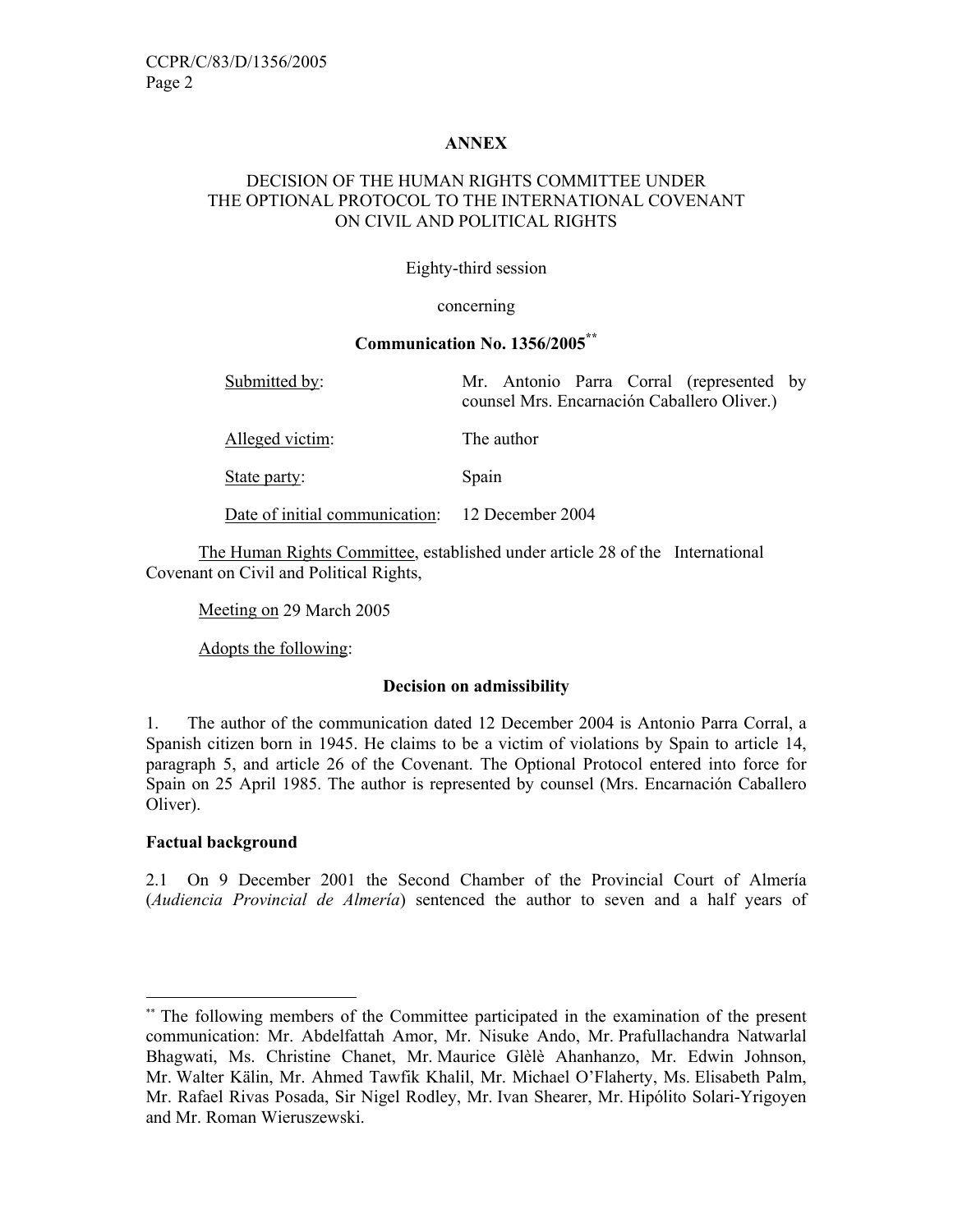imprisonment for destruction of property, attempt to commit homicide and manufacturing of illegal explosives, and to one year imprisonment for continuous threats.<sup>1</sup>

2.2 The author filed an appeal in the Supreme Court (*Tribunal Supremo*) alleging violations of procedural guarantees and substantive rights. On 12 September 2002, the Supreme Court declared the appeal inadmissible. The author then appealed (*amparo*) to the Constitutional Court (*Tribunal Constitucional*), which dismissed his appeal on 20 October 2004.

# **The complaint**

3.1 The author's complaint concerns primarily the right to an effective appeal against conviction and sentence. He argues that the Spanish Criminal Procedure Act (*Ley de Enjuiciamiento Criminal*) violates articles 14, paragraph 5, and 26 of the Covenant because those charged with the most serious crimes have their cases heard by a single judge (*Juzgado de Instrucción*) who conducts all the pertinent investigations and, once he considers the case ready for trial, refers it to the Provincial Court (*Audiencia Provincial*), where a panel of three judges conducts the trial and decides the case. Their decision is subject to judicial review proceedings only on very limited legal grounds. There is no possibility of a re-evaluation of evidence by the Supreme Court, as all factual determinations by the lower court are considered final. By contrast, those convicted of less serious offences for which sentences of less than six years' imprisonment may be imposed have their cases investigated by a single judge (*Juzgado de Instrucción*) who, once the case is ready for trial, refers it to a single judge *ad quo* (*Juzgado de lo Penal*), whose decision may be appealed before the Provincial Court (*Audiencia Provincial*), thus ensuring an effective review not only of the application of the law, but also of the facts.

3.2 The author claims that, as the Supreme Court does not re-evaluate evidence, the Spanish system does not guarantee the right to have his conviction and sentence reviewed by a higher court according to law (article 14, paragraph 5, of the Covenant) According to the author, the Supreme Court dismissed the appeal on formal and procedural grounds, without having re-examined the weighing of the evidence by the lower court. In its judgment, the Constitutional Court stated that it was not in its remit to review the weighing of the evidence done by the trial court, or to review the conclusions of the Supreme Court.

# **Consideration of admissibility**

-

4.1 Before considering any claim contained in a communication, the Human Rights Committee must, in accordance with rule 93 of its rules of procedure, decide whether or not the communication is admissible under the Optional Protocol to the Covenant

4.2 The Committee recalls its jurisprudence according to which the requirement of exhaustion of domestic remedies, which allows the State party to remedy an alleged violation before the same issue is raised before the Committee, oblige authors to raise the substance of

<sup>&</sup>lt;sup>1</sup> According to the judgment, the author and a co-accused threatened a commercial partner who refused to transport livestock for them. They put a package with explosives in front of the victim's home and provoked an explosion, which caused severe damage to the premises. The evidence against the author consisted in testimonies about the threats and experts' affidavits on the type of explosives used by the accused and the extent of the damage caused to the victim's premises.